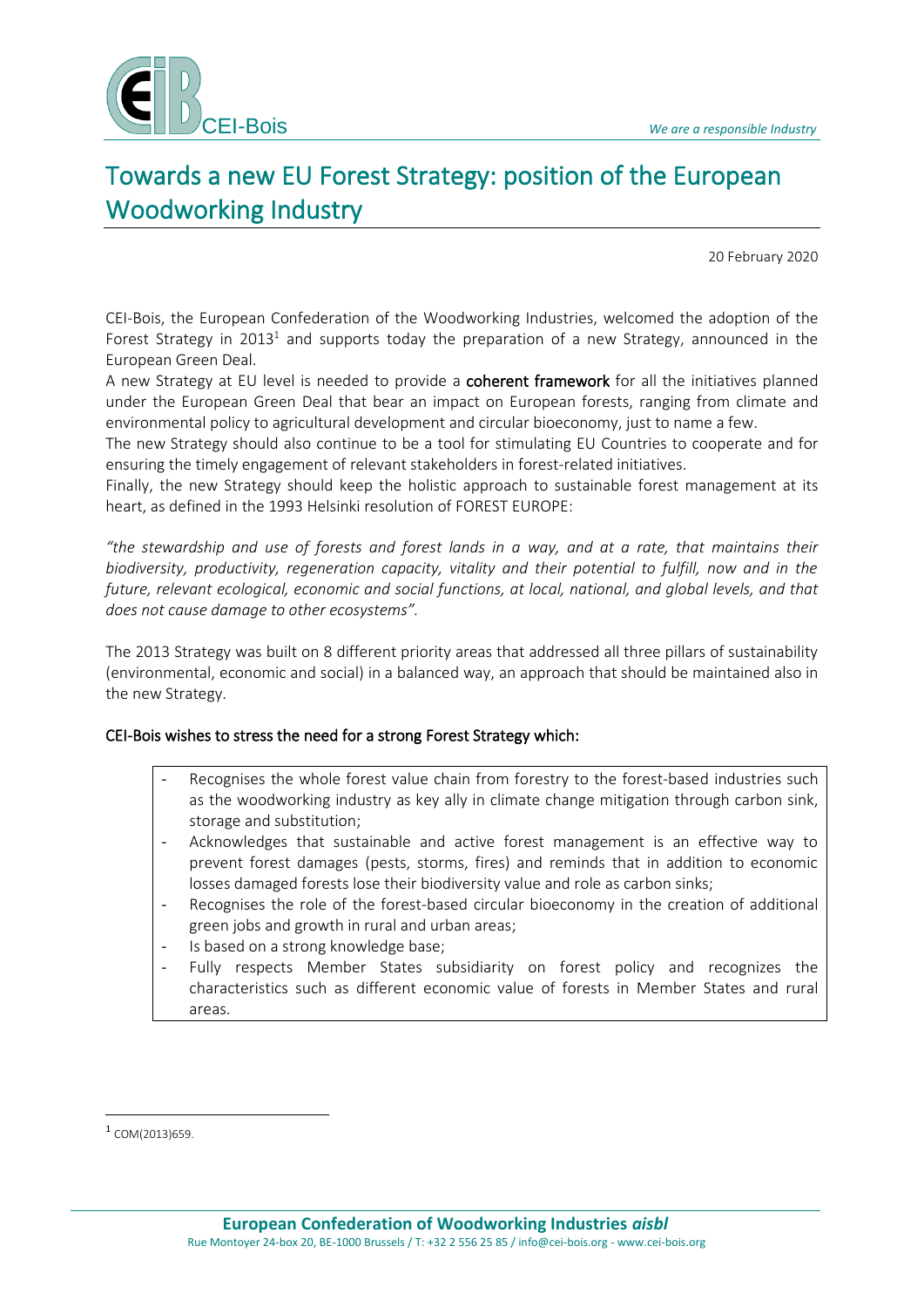

## The way forward

Healthy, multifunctional forests and competitive forest-based value chains are crucial for reaching the objectives of the Green Deal and turn Europe into a prosperous and fair climate-neutral economy. Sustainable and active forest management is needed to meet the manifold societal expectations. To name a few:

## Climate benefits

- The full climate mitigation potential of the forest sector is best achieved when forests are growing fast through active and sustainable forest management and renewable and recyclable wood-based products replace products made of fossil-based raw materials. Thanks to its properties of absorbing CO<sub>2</sub> and storing carbon in wood, trees and timber play an important role in mitigating climate change and in decarbonising key economic sectors such as construction<sup>2</sup>. Today around 65% of the net annual increment in forests available for wood supply is harvested<sup>3</sup>, leaving a continued level of carbon sequestration. The carbon stored during the tree's growth phase is also stored in wood products throughout their life cycle, including re-use and recycling. Overall, the EU's sustainably managed forests produce today a climate mitigation impact amounting to 13% of European total greenhouse gas emissions. This includes both the action of forests and harvested wood products as a carbon sink and carbon stock, and the substitution effect of forest products for functionally equivalent materials and products<sup>4</sup>.
- At the same time, changing climatic conditions cause serious and increasing threats to forests, such as droughts and heat waves, floods, pests and diseases, erosion and forest fires. These natural disturbances cause severe damage to forest ecosystems, human well-being and the provision of ecosystem services, including suitable raw materials for downstream forest industries. Sustainable and active forest management is an effective way to prevent forest damages.

### Circular Bioeconomy development

The new Strategy should further promote the transition to a circular bioeconomy. The wood value chain offers an excellent example: it begins with sustainably sourced raw materials (originating for the most part from EU sources<sup>5</sup>), followed by highly resource efficient processing providing wood product for numerous applications. Such development has the potential to decarbonise key sectors of the European economy and reduce dependence on fossil sources. Carbon saving figures for the use of wood in construction can be substantial: for instance, in the Netherlands it was calculated that scaling up the building sector with 10.000

 $^2$  Building with 1ton of wood instead of 1 ton of concrete leads to an average saving of 2.1 tons of carbon dioxide over the lifecycle. Source: European Commission, Updated Bioeconomy Strategy 2018.

<sup>&</sup>lt;sup>3</sup> Source: Joint Research Centre 2018, Biomass production, supply, uses and flows in the EU.

<sup>4</sup> G.-J. Nabuurs, P. Delacote, D. Ellison, M. Hanewinkel, M. Lindner, M. Nesbit, M. Ollikainen and A. Savaresi. 2015. A new role for forests and the forest sector in the EU post-2020 climate targets. From Science to Policy 2. European Forest Institute.

<sup>&</sup>lt;sup>5</sup> Import reliance for industrial roundwood has been below 10% for the past 15 years. Source: European Commission, EIP on Raw Materials, Raw Materials Scoreboard 2018